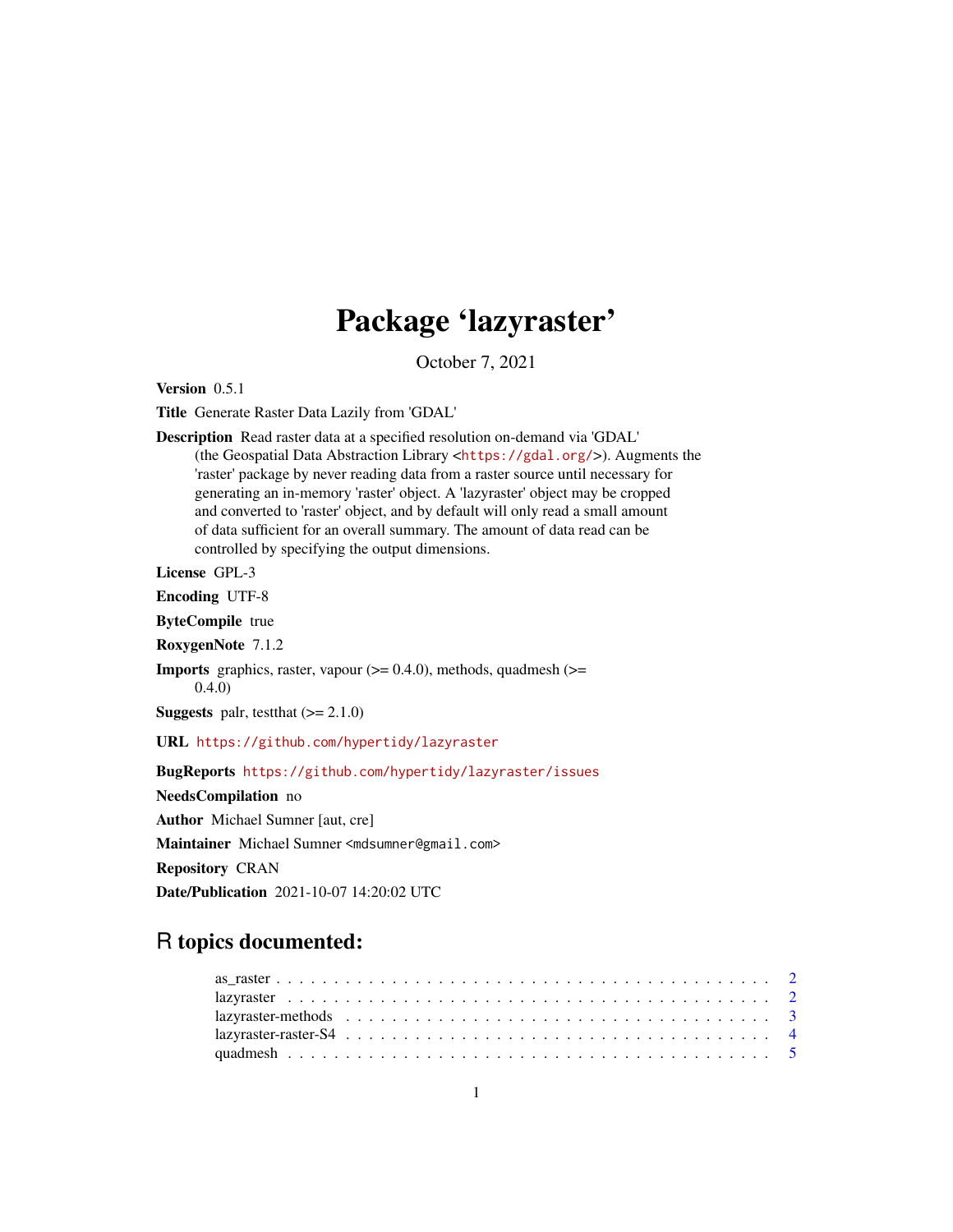#### <span id="page-1-0"></span>2 lazyraster and the state of the state of the state of the state of the state of the state of the state of the state of the state of the state of the state of the state of the state of the state of the state of the state

#### **Index** [6](#page-5-0) **6**

<span id="page-1-2"></span>

## Description

Create an actual [raster::raster](#page-0-0) object by breaking the lazy contract and demanding pixel values at a given resolution.

## Usage

```
as_raster(x, dim = NULL, resample = "NearestNeighbour", native = FALSE)
```
## Arguments

| X        | a lazyraster                                         |
|----------|------------------------------------------------------|
| dim      | dimensions, pixel size in rows and columns           |
| resample | resampling method, see vapour::vapour_read_raster    |
| native   | return raster at native resolution, default is FALSE |

#### Details

Control the dimensions and method for resampling with the 'dim' and 'resample' arguments. When native = TRUE the dim argument is ignored, and no resampling is performed.

## Value

a regular raster 'BasicRaster' in-memory object

<span id="page-1-1"></span>lazyraster *Lazy raster*

#### Description

A lazyraster is a metadata-only shell around a raster file source. Only metadata is read and and used for extent and resolution logic. A lazyraster may be cropped lazily and if plotted or converted to in-memory raster only a reasonable level-of-detail is actually used.

#### Usage

lazyraster(gdalsource, band = 1, sds =  $NULL, ...)$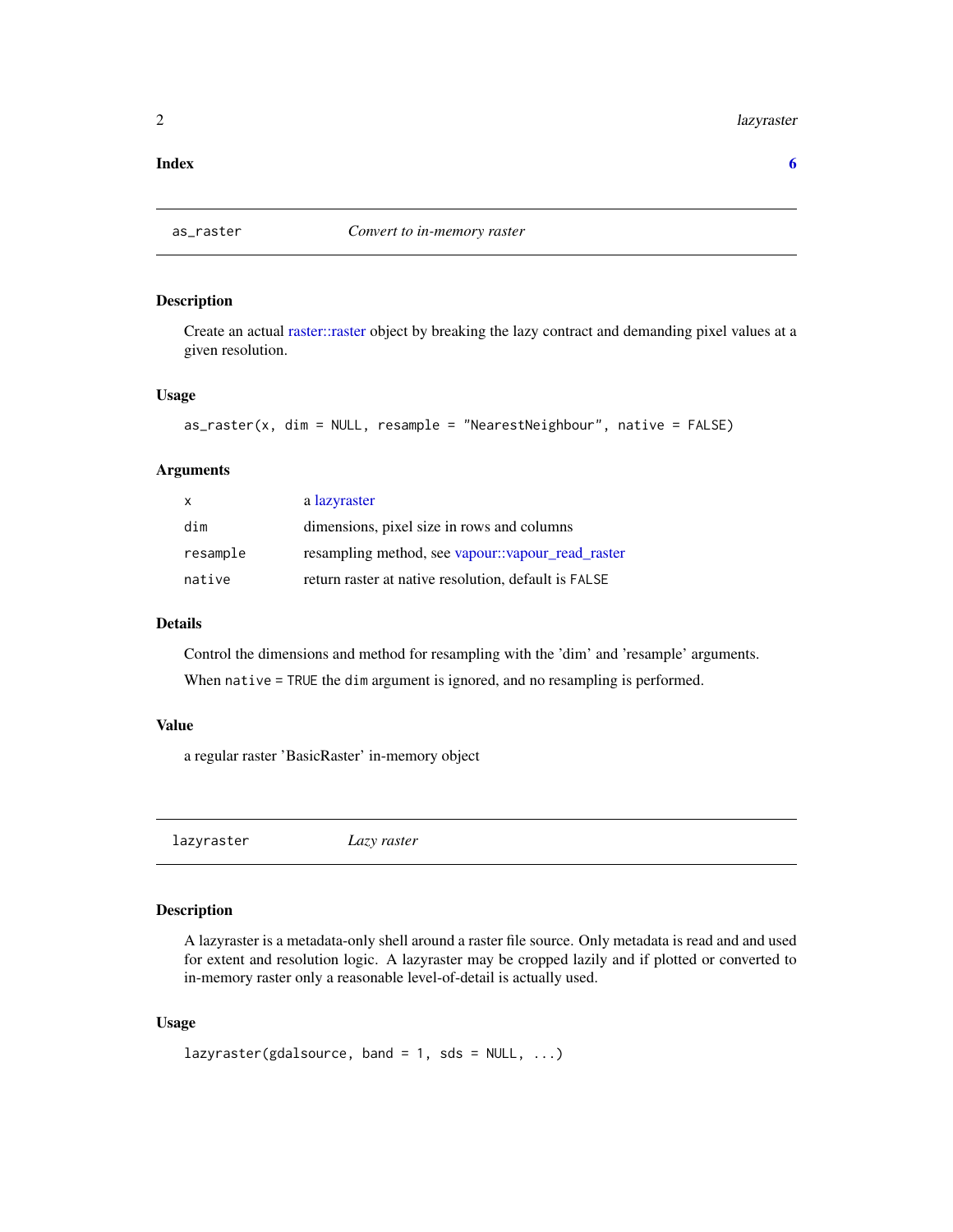## <span id="page-2-0"></span>lazyraster-methods 3

#### Arguments

| gdalsource | a file name or other source string                                             |
|------------|--------------------------------------------------------------------------------|
| band       | which band to use, defaults to 1                                               |
| sds        | which subdataset to use, set to 1 if in doubt (see vapour: : vapour_sds_names) |
| $\cdots$   | ignored for now                                                                |

## Details

See [crop\(\)](#page-3-1) for cropping - it works the same but returns a lazyraster, and [as\\_raster\(\)](#page-1-2) for converting to an in-memory raster.

#### Value

a lazyraster object, a simple shell around a GDAL raster source

#### Warning

If the inferred Y extents appear to be reversed (ymax  $>$  ymin) then they are reversed, with a warning. This occurs for any GDAL data source that does not have a geotransform and so is required for use with raster. This might not be the right interpretation, geotransforms are very general and it might mean the data is meant to be oriented that way. (I don't know why GDAL sets a positive Y pixel height as the default, it's a bit of a pain - should the data be flipped, or should Y be interpreted negative - no way to know!).

## Examples

```
sstfile <- system.file("extdata/sst.tif", package = "vapour")
lazyraster(sstfile)
## convert to raster (in memory, but not all of the source)
as_raster(lazyraster(sstfile))
## crop and stay as lazyraster
crop(lazyraster(sstfile), raster::extent(142, 143, -50, -45))
## crop and convert to raster
as_raster(crop(lazyraster(sstfile), raster::extent(142, 143, -50, -45)))
```
lazyraster-methods *Lazy raster S3 methods*

#### **Description**

Print and format for lazyraster.

Plot for lazyraster, data pulled on-demand at a reasonable level-of-detail.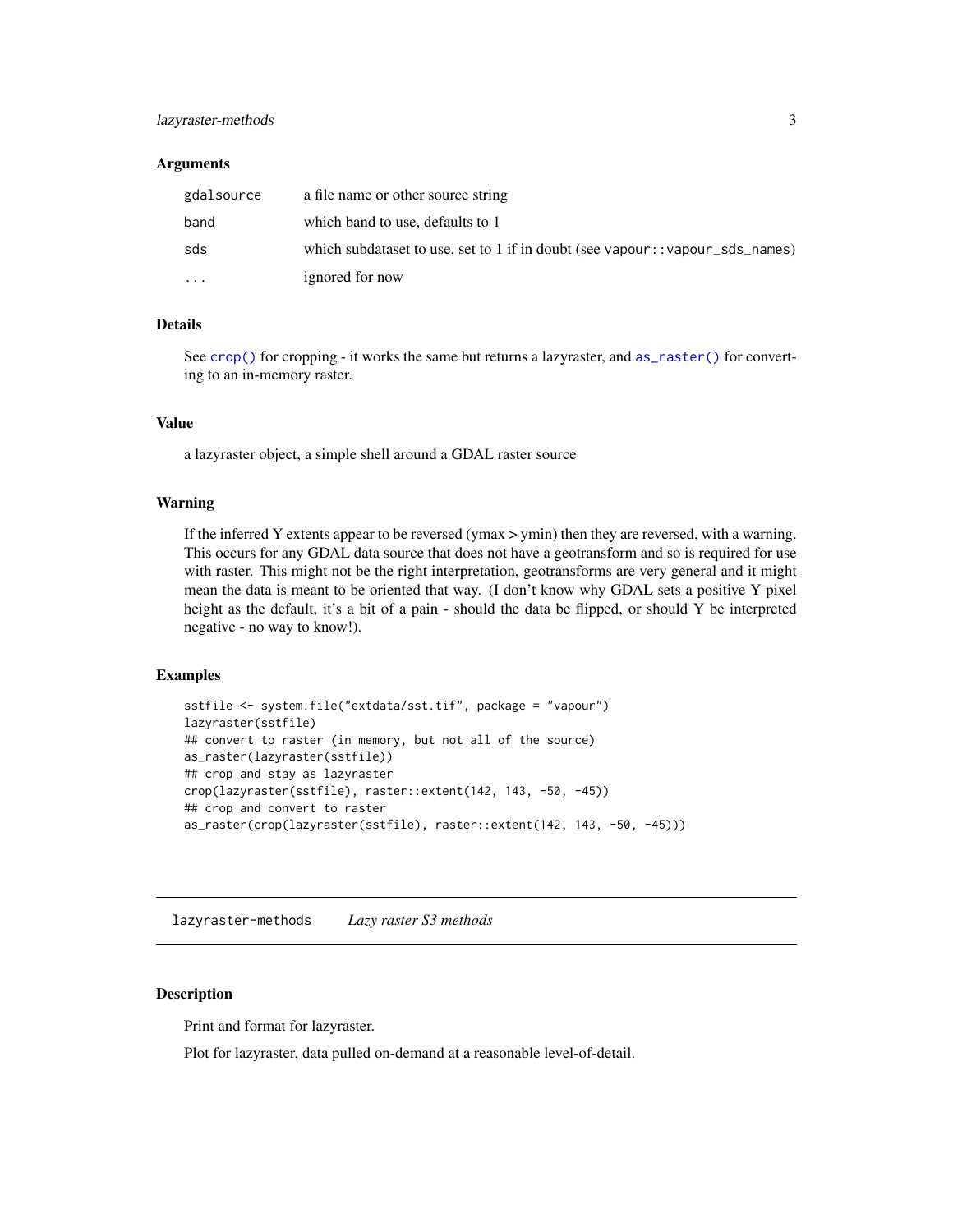## Usage

```
## S3 method for class 'lazyraster'
print(x, \ldots)## S3 method for class 'lazyraster'
format(x, \ldots)## S3 method for class 'lazyraster'
plot(x, y, ...)
```
#### Arguments

| x        | a lazyraster           |
|----------|------------------------|
| .        | passed to raster::plot |
| <b>V</b> | ignored                |

## Details

Data is pulled from the GDAL source at a resolution suited for the currently open graphics device.

## Examples

```
fl <- system.file("images/ga_srtm.png", package = "lazyraster")
print(lazyraster(fl))
plot(lazyraster(fl))
```
lazyraster-raster-S4 *Raster methods (S4) for lazyraster.*

## <span id="page-3-1"></span>Description

These methods are generics from the raster package, extended to work for lazyrasters.

#### Usage

```
## S4 method for signature 'lazyraster'
\text{crop}(x, y, \ldots)
```

```
raster_lazyraster(x, ...)
```

```
extent_lazyraster(x, ...)
```
## Arguments

| $\times$ | various (raster, extent)                       |
|----------|------------------------------------------------|
| y        | an object with extent (for crop)               |
| $\cdot$  | arguments passed to underlying raster function |

<span id="page-3-0"></span>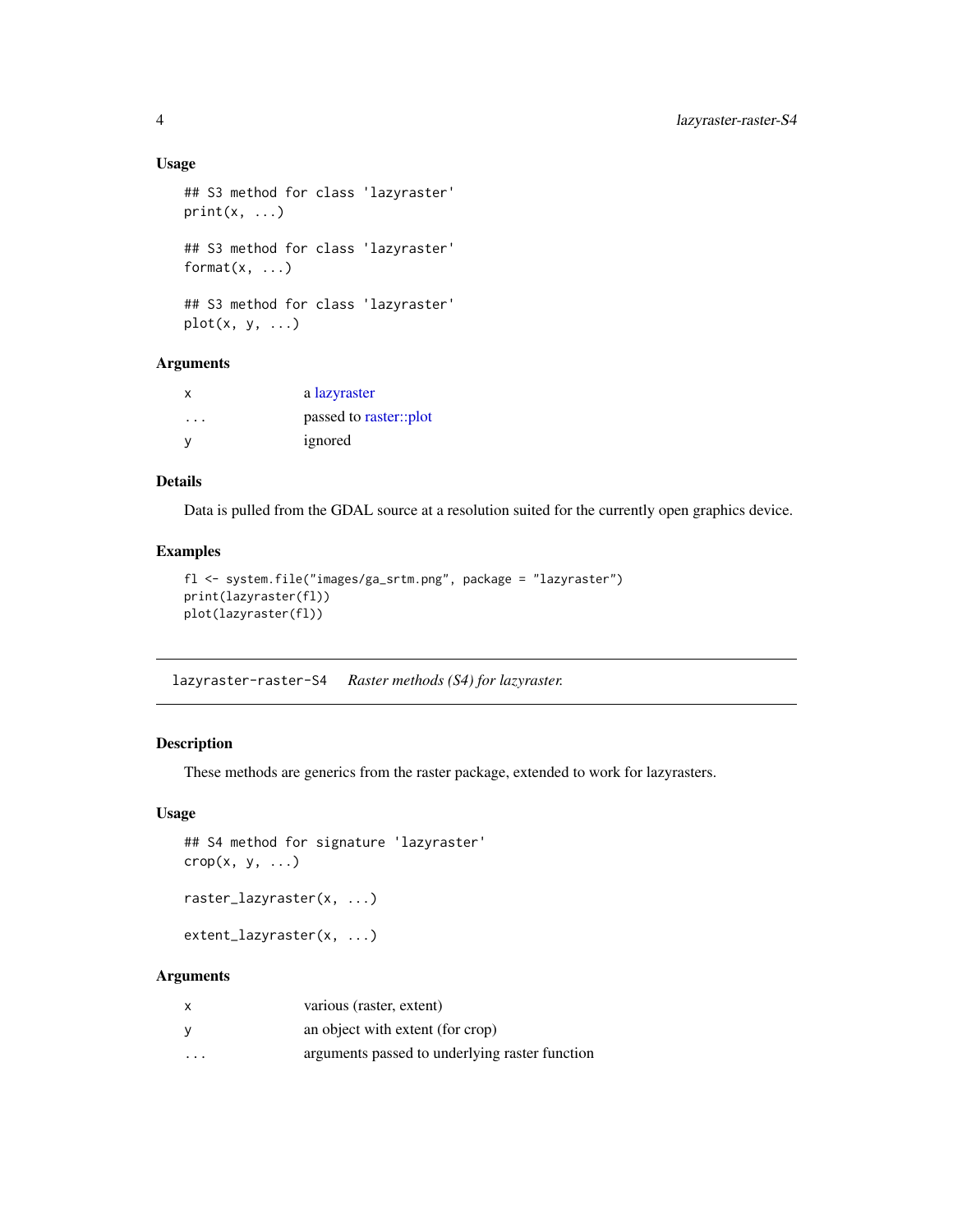#### <span id="page-4-0"></span>quadmesh 5 and 5 and 5 and 5 and 5 and 5 and 5 and 5 and 5 and 5 and 5 and 5 and 5 and 5 and 5 and 5 and 5 and 5 and 5 and 5 and 5 and 5 and 5 and 5 and 5 and 5 and 5 and 5 and 5 and 5 and 5 and 5 and 5 and 5 and 5 and 5 a

## Details

For [crop\(\)](#page-3-1) this set an active window of data using the same crop() function as the raster package. This is the data window that will be pulled by conversion to an actual raster by  $as\_raster()$ .

#### Value

[lazyraster\(\)](#page-1-1) and [crop\(\)](#page-3-1) return a lazyraster object, [extent\(\)](#page-3-1) returns a regular raster extent

#### See Also

```
raster::raster(), raster::extent(), raster::crop()
```
#### Examples

```
sstfile <- system.file("extdata/sst.tif", package = "vapour")
lr <- lazyraster(sstfile)
## crop and stay as lazyraster
crop(lazyraster(sstfile), raster::extent(142, 143, -50, -45))
```
quadmesh *Quadmesh for lazyrasters*

#### Description

Provides a re-exported generic quadmesh and a method for lazyraster.

#### Usage

```
## S3 method for class 'lazyraster'
quadmesh(x, z = x, na.rm = FALSE, ..., texture = NULL, texture_filename = NULL)
```
#### Arguments

| $\mathsf{x}$     | raster object for mesh structure                             |
|------------------|--------------------------------------------------------------|
| z                | raster object for height values                              |
| na.rm            | remove quads where missing values?                           |
|                  | arguments passed to as raster, for both x and z if necessary |
| texture          | optional input RGB raster, 3-layers                          |
| texture_filename |                                                              |
|                  | optional input file path for PNG texture                     |

#### Details

A quadmesh is a 'rgl::mesh3d' extension, and can be plotted in 3D with 'rgl::shade3d'.

#### Value

a quadmesh, derived from 'rgl::mesh3d'